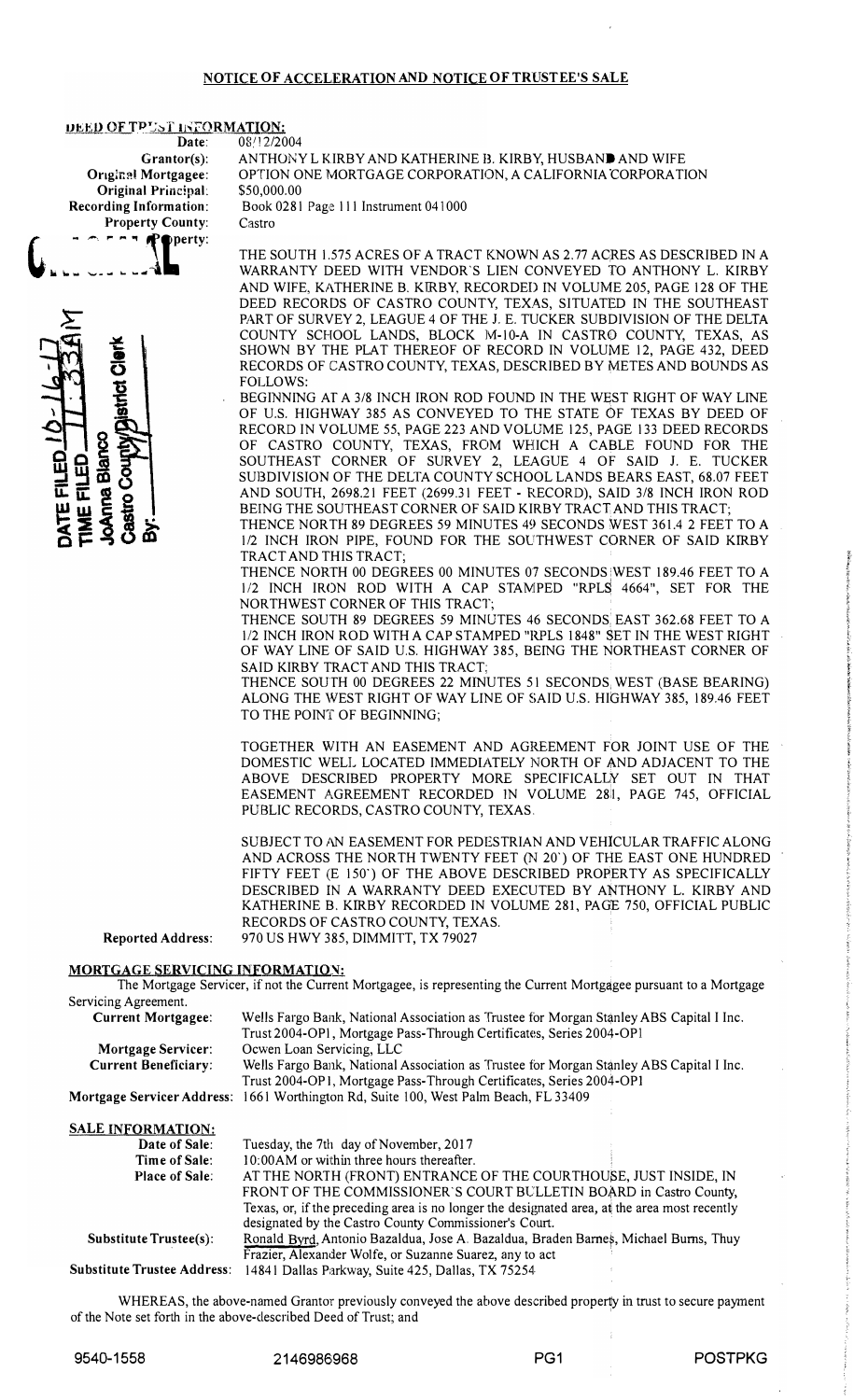I WHEREAS, a default under the Note and Deed of Trust was declared; such default was reported to not have been cured; and all sums secured by such Deed of Trust were declared to be immediately due and payabl�; and

WHEREAS, the original Trustee and any previously appointed Substitute Trustee has been removed and Ronald Byrd, Antonio Bazaldua, Jose A. Bazaldua, Braden Barnes, Michael Burns, Thuy Frazier, Alexander Wolfe, or Suzanne Suarez, any to act, have been appointed as Substitute Trustees and requested to sell the Property to satisfy the indebtedness; and

WHEREAS, the undersigned law firm has been requested to provide these notices on behalf of the Current Mortgagee, Mortgage Servicer and Substitute Trnstees;

NOW, THEREFORE, NOTICE IS HEREBY GIVEN of the foregoing matters and that:

Ronald Byrd Trustee

- 1. The maturity of the Note has been accelerated and all sums secured by the Deed of Trust have \ieen declared to be immediately due and payable.
- 2. Ronald Byrd, Antonio Bazaldua, Jose A. Bazaldua, Braden Barnes, Michael Burns, Thuy Frazier, Alexander Wolfe, or Suzanne Suarez, any to act, as Substitute Trustee will sell the Property to the highest bidder for cash on the date, at the<br>place, and no earlier than the time set forth above in the Sale Information section of this notice three hours after that time.
- 3. This sale shall be subject to any legal impediments to the sale of the Property and to any exceptions referenced in the Deed of Trust or appearing of record to the extent the same are still in effect and shall not cover any property that has been released from the lien of the Deed of Trust.
- express or implied, including but not limited to the implied warranties of merchantability and fitness for a 4. No warranties, express or implied, including but not limited to the implied warranties of merchantability and particular purpose shall be conveyed at the sale, save and except the Grantor's warranties specifically authorized by the Grantor in the Deed of Trust. The property shall be offered "AS-IS", purchasers will buy the property "at the purchaser's own risk" and "at his peril", and no representation is made concerning the quality or nature of title to be acquired. Purchasers will receive whatever interest Grantor and Grantor's assigns have in the property, subject to any liens or interests of any kind that may survive the sale. Interested persons are encouraged to consult counsel of their choice prior to participating in the sale of the property.

Very truly yours,

Buckley Madole, P.C.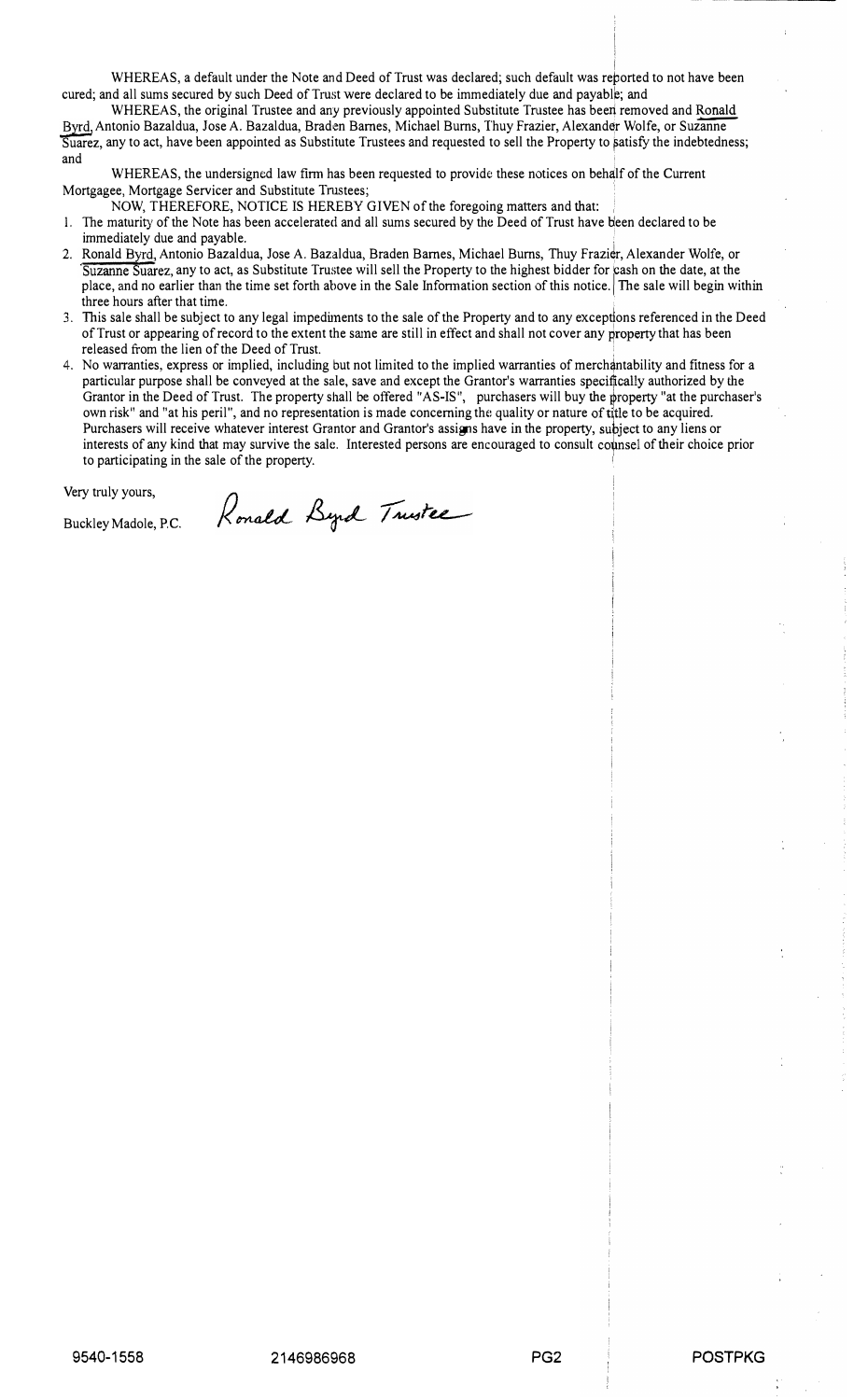|                                                  | DATE FILED $8 - 24 - 2017$ |  |  |
|--------------------------------------------------|----------------------------|--|--|
| TIME FILED $4:100$                               |                            |  |  |
| <b>JoAnna Blanco</b>                             |                            |  |  |
| Castro County/District Clerk<br>By: Carlene Long |                            |  |  |
|                                                  |                            |  |  |

IN THE DISTRICT COURT

ময়সম

 $7.597$ 

## **CAUSE NO. B10243-1707**

§

ş

Ş Š

§  $\tilde{\S}$ 

§

Š

Ş

Ş

§<br>§

Ş

Ş §

§

IN RE: ORDER FOR FORECLOSURE **CONCERNING 970 US HWY 385,** DIMMITT, TX 79027 UNDER TEX. R. **CIV. PROC. 736** 

## PETITIONER:

OCWEN LOAN SERVICING, LLC AS **SERVICING AGENT FOR WELLS FARGO BANK, NATIONAL ASSOCIATION AS TRUSTEE FOR** MORGAN STANLEY ABS CAPITAL I INC. TRUST 2004-OP1, MORTGAGE PASS-THROUGH CERTIFICATES, **SERIES 2004-OP1** 

### **RESPONDENT(S):**

ANTHONY L KIRBY, KATHERINE B **KIRBY** 

## **CASTRO COUNTY, TEXAS**

## **242ND DISTRICT COURT**

### DEFAULT ORDER ALLOWING FORECLOSURE

- 1. On this day, the Court considered Petitioner's motion for a default order granting its application for an expedited order under Rule 736. Petitioner's application complies with the requirements of Texas Rule of Civil Procedure 736.1.
- $2.$ The name and last known address of each Respondent subject to this order is Anthony L Kirby and Katherine B Kirby, whose last known address is 970 US Hwy 385, Dimmitt, TX 79027. Each Respondent was properly served with the citation, but none filed a response within the time required by law. The return of service for each Respondent has been on file with the court for at least ten days.
- $3.$ The property that is the subject of this foreclosure proceeding is commonly known as 970 US Hwy 385, Dimmitt, TX 79027 with the following legal description:

DEFAULT ORDER ALLOWING FORECLOSURE

### PAGE 1 OF 3

9540-1558

VOL.  $0162$  page  $0099$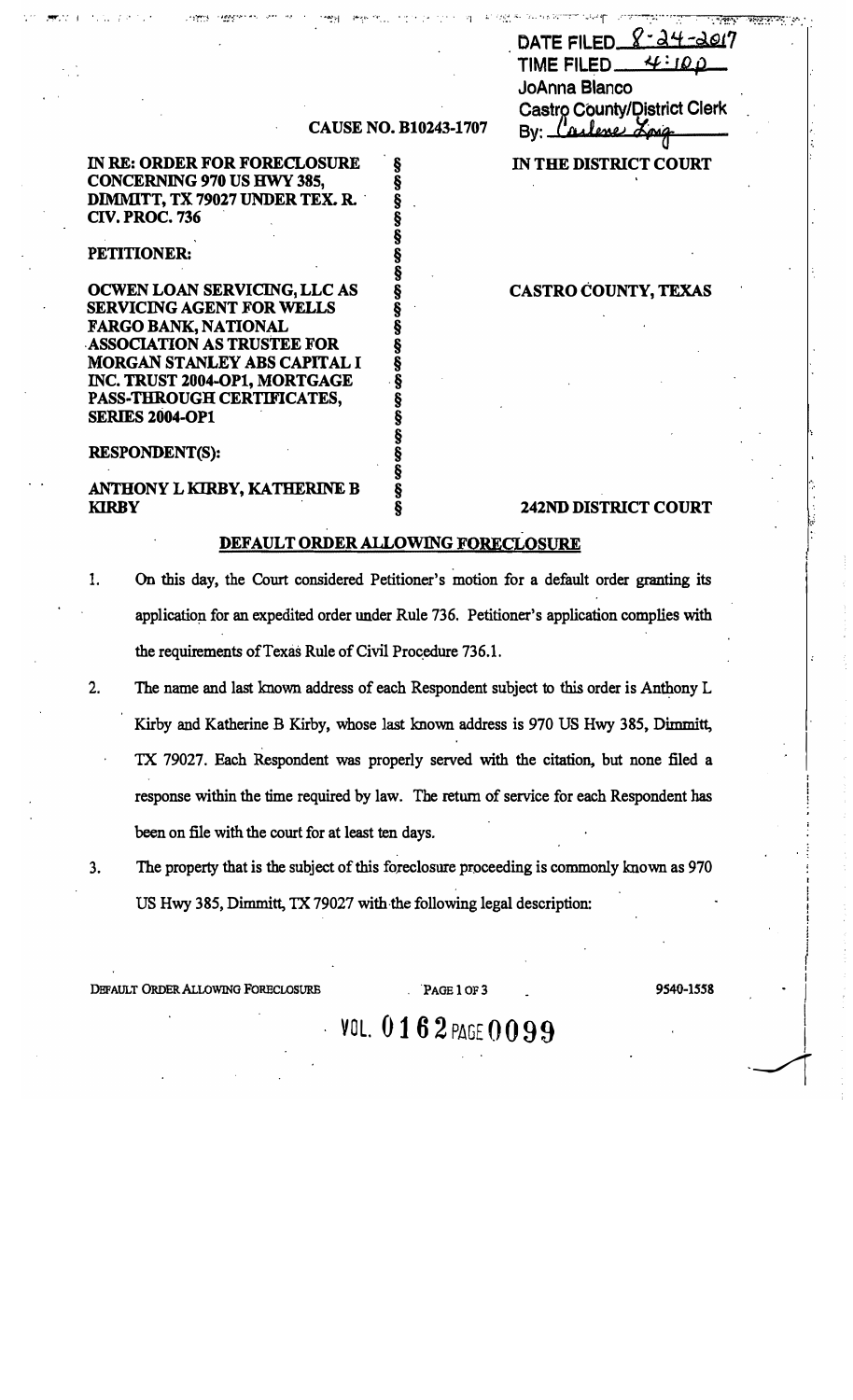THE SOUTH 1.575 ACRES OF A TRACT KNOWN AS 2.77 ACRES AS DESCRIBED IN A WARRANTY DEED WITH VENDOR'S LIEN CONVEYED TO ANTHONY L. KIRBY AND WIFE, KATHERINE B. KIRBY, RECORDED IN VOLUME 205, PAGE 128 OF THE DEED RECORDS OF CASTRO COUNTY, TEXAS, SITUATED IN THE SOUTHEAST PART OF SURVEY 2, LEAGUE 4 OF THE J. E. TUCKER SUBDIVISION OF THE DELTA COUNTY SCHOOL LANDS, BLOCK M-10-A IN CASTRO COUNTY, TEXAS, AS SHOWN BY THE PLAT THEREOF OF RECORD IN VOLUME 12, PAGE 432, DEED RECORDS OF CASTRO COUNTY, TEXAS, DESCRIBED BY METES AND BOUNDS AS FOLLOWS:

BEGINNING AT A 3/8 INCH IRON ROD FOUND IN THE WEST RIGHT OF WAY LINE OF U.S. HIGHWAY 385 AS CONVEYED TO THE STATE OF TEXAS BY DEED OF RECORD IN VOLUME 55, PAGE 223 AND VOLUME 125, PAGE 133 DEED RECORDS OF CASTRO COUNTY, TEXAS, FROM WHICH A CABLE FOUND FOR THE SOUTHEAST CORNER OF SURVEY 2, LEAGUE 4 OF SAID J. E. TUCKER SUBDIVISION OF THE DELTA COUNTY SCHOOL LANDS BEARS EAST, 68.07 FEET AND SOUTH, 2698.21 FEET (2699.31 FEET - RECORD), SAID 3/8 INCH IRON ROD BEING THE SOUTHEAST CORNER OF SAID KIRBY TRACT AND THIS TRACT; THENCE NORTH 89 DEGREES 59 MINUTES 49 SECONDS WEST 361.4 2 FEET TO A 1/2 INCH IRON PIPE, FOUND FOR THE SOUTHWEST CORNER OF SAID KIRBY TRACT AND THIS TRACT;

THENCE NORTH 00 DEGREES 00 MINUTES 07 SECONDS WEST 189.46 FEET TO A 1/2 INCH IRON ROD WITH A CAP STAMPED "RPLS 4664", SET FOR THE NORTHWEST CORNER OF THIS TRACT:

THENCE SOUTH 89 DEGREES 59 MINUTES 46 SECONDS EAST 362.68 FEET TO A 1/2 INCH IRON ROD WITH A CAP STAMPED "RPLS 1848" SET IN THE WEST RIGHT OF WAY LINE OF SAID U.S. HIGHWAY 385, BEING THE NORTHEAST CORNER OF SAID KIRBY TRACT AND THIS TRACT;

THENCE SOUTH 00 DEGREES 22 MINUTES 51 SECONDS WEST (BASE BEARING) ALONG THE WEST RIGHT OF WAY LINE OF SAID U.S. HIGHWAY 385, 189.46 FEET TO THE POINT OF BEGINNING;

TOGETHER WITH AN EASEMENT AND AGREEMENT FOR JOINT USE OF THE DOMESTIC WELL LOCATED IMMEDIATELY NORTH OF AND ADJACENT TO THE ABOVE DESCRIBED PROPERTY MORE SPECIFICALLY SET OUT IN THAT EASEMENT AGREEMENT RECORDED IN VOLUME 281, PAGE 745, OFFICIAL PUBLIC RECORDS, CASTRO COUNTY, TEXAS.

DEFAULT ORDER ALLOWING FORECLOSURE

PAGE 2 OF 3

9540-1558

# VOL. 0162 MGE 0100